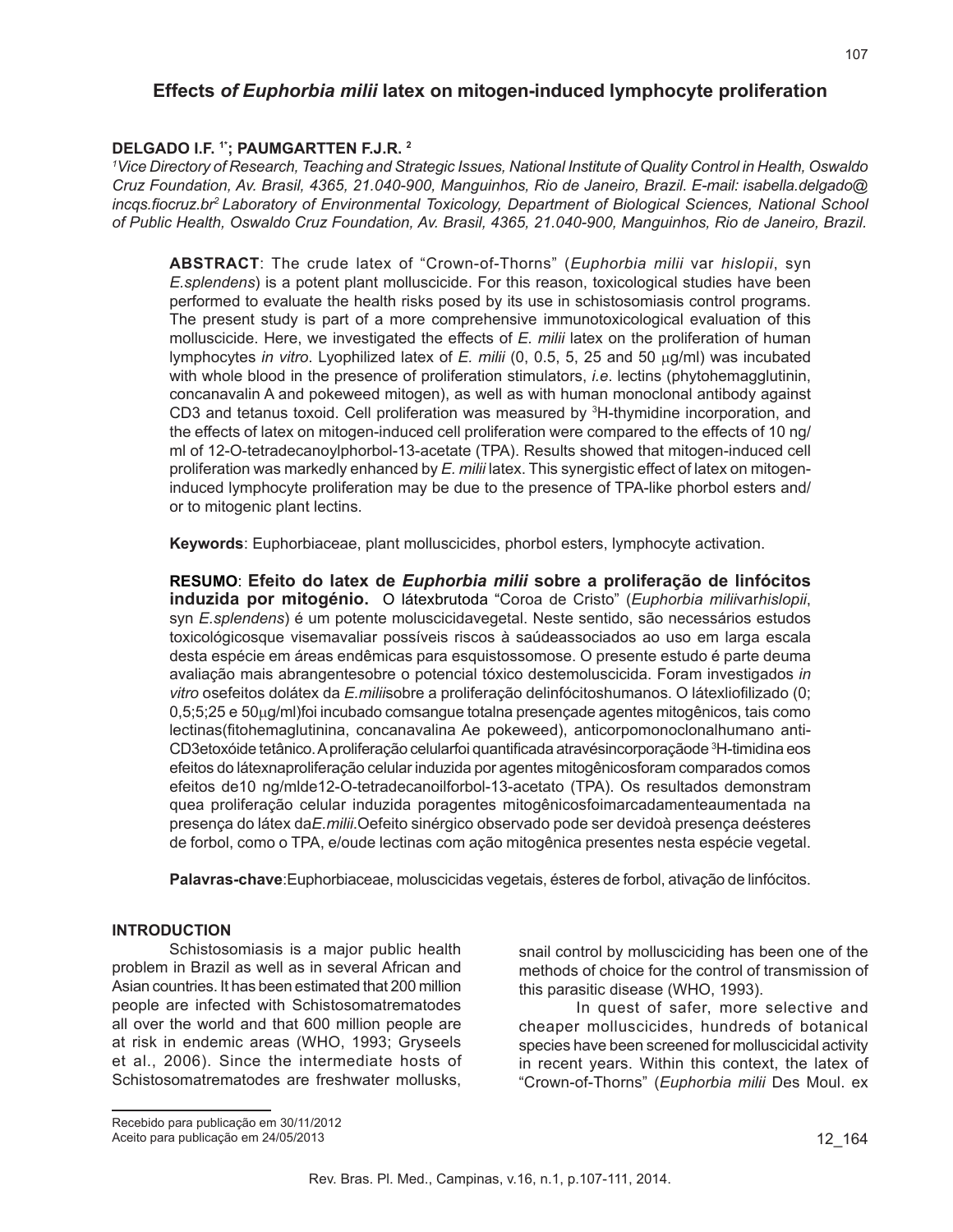Boissvar*hislopii*, syn*E.splendens*) has proved to be one of the most promising plant molluscicides tested so far (Vasconcellos&Schall, 1986; Mendes et al., 1992; Afonso-Neto et al., 2010). It is active against mollusks which are intermediate hosts of Schistosomatrematodes at concentrations as low as 0.5 ppm in the laboratory and at concentrations as low as 5.0 ppm under field conditions (Vasconcellos&Schall, 1986; Mendes et al., 1992). Besides its remarkable potency, *E. milii* latex also presents other advantages as a molluscicide: *E. milii* can be easily cultivated in endemic areas and yields a rather large amount of latex throughout the year, no marked seasonal nor geographic variation have been found in the molluscicidal activity, and the latex has proved to be less harmful to nontarget organisms than niclosamide, today's mostly used synthetic molluscicide (Baptista et al., 1994; Schall et al., 1992; Oliveira-Filho et al., 2000; Yadav &Jagannadham, 2008; Oliveira-Filho et al., 2010; Mello-Silva et al., 2011).

Since *E. milii* crude latex, *in natura* or lyophilized, proved to be a very potent plant moluscicide, its toxicity to mammals and other non-target species has been comprehensively studied. The undiluted latex of *E. milii* was found to be irritant to mammalian skin and eyes (Freitas et al., 1997), but no evidence was found that it is genotoxic (Zamith et al., 1996; Delgado et al., 2003) or teratogenic (Souza et al., 1997).

The present study was undertaken to investigate the effects of *E. milii* latex on the proliferation of human lymphocytes *in vitro*. It is part of a more comprehensive evaluation of the effects of this plant molluscicide on the immune system under way at our laboratory.

#### **MATERIALS AND METHODS**

Latex of *E. milii* var. *hislopii* was obtained from plants grown in experimental gardens located within Fiocruz campus, Rio de Janeiro, Brazil. Plant identification was made by a botanist (Dr. Ivete Maria da Silva), and a voucher specimen (reference number R202859) was deposited in the herbarium of the National Museum of the Federal University of Rio de Janeiro (UFRJ), Rio de Janeiro, Brazil. A longitudinal incision was made in the plant stem and the latex was collected into glass tubes which were sealed, wrapped in aluminum foil, and immediately transported to the laboratory where it was lyophilized. Lyophilized latex was protected from light and stored in the refrigerator (2°-6°C) until use. It has been demonstrated that, under these storage conditions, the molluscicidal activity of latex is stable for at least 18 months (Schall et al., 1992).

Human blood sample was obtained from

a healthy donor by vein-puncture. 50 IE of heparin (Seromed, Berlin) was added per ml blood and syringes were gently rotated several times at room temperature. The blood sample was then diluted (1+7) with RPMI 1640 medium (Seromed, Berlin) supplemented with 5% heat-inactivated fetal calf serum (FCS, microplasma, virus, bacteriophage, and endotoxin tested, Seromed, Berlin) and 2.5% L-glutamine (Seromed, Berlin). The proliferation stimulators were diluted in RPMI medium: 40  $\mu$ g/ml of phytohemagglutinine (PHA-E), 20  $\mu$ g/ ml of concanavalin A (CON-A) and pokeweed mitogen (PWM),  $2.5 \mu g/ml$  of human monoclonal antibody against CD3 (anti-CD3), and 10 µg/ml of tetanus toxoid. Round-bottomed 96 well culture plates (NuncMicrowell, Nunc GmbH, Wiesbaden) were used. The wells were pipetted (in triplicate) with mitogens, mitogens in addition to different concentrations of latex (0.5, 5, 25 and 50  $\mu$ g/ ml), or with mitogens in addition to 10 ng/ml of 12-O-tetradecanoylphorbol-13-acetate (TPA). In all these cases the volume pipetted into each well was 100 µl. The same volume of diluted blood was added to the wells. Culture was performed for 6 days at 37°C in air plus 5%  $CO<sub>2</sub>$ . Six hours prior to the end of the culture period, 10 µl of <sup>3</sup>H-thymidine (Amersham, 1 mCi/ml) in aqueous solution was added to each well. At the end of the culture period, the plates were emptied by aspiration with a cell harvester (Titertek®, Flow Laboratories), washed and filtered through a cell-culture filter (Skatron Instruments, UK). The filters (one per sample) were dried and subsequently placed into 20 ml polyethylene vials (Zinsser Analytic, Frankfurt) containing 10ml of scintillation fluid (Quick Safe® Zinsser Analytik). 3 H disintegrations were measured for 5 minutes with a scintillation counter (Tricarb®, Packard) and values are given as counts per minutes (cpm).

#### **RESULTS**

The effects of *E. milii* latex on mitogeninduced stimulation of DNA synthesis in human lymphocytes are shown in Figure 1 (lectins: PHA-E, CON-A and PWM) and Figure 2 (anti-CD3 monoclonal antibody and tetanus toxoid).

As can be seen in Figure 1A, the crude latex of *E. milii* caused a dose-dependent increase in 3 H-thymidine incorporation in cells stimulated with PHA-E. A 3-fold increase was already observed at the lowest concentration of latex tested  $(5 \mu g)$ ml). At higher concentrations of latex (50 µg/ml), a 4-fold increase in <sup>3</sup>H-thymidine incorporation was observed. The increase in PHA-E-induced lymphocyte proliferation stimulated by *E. milii* latex was more pronounced than that observed with 10 ng/ml of TPA.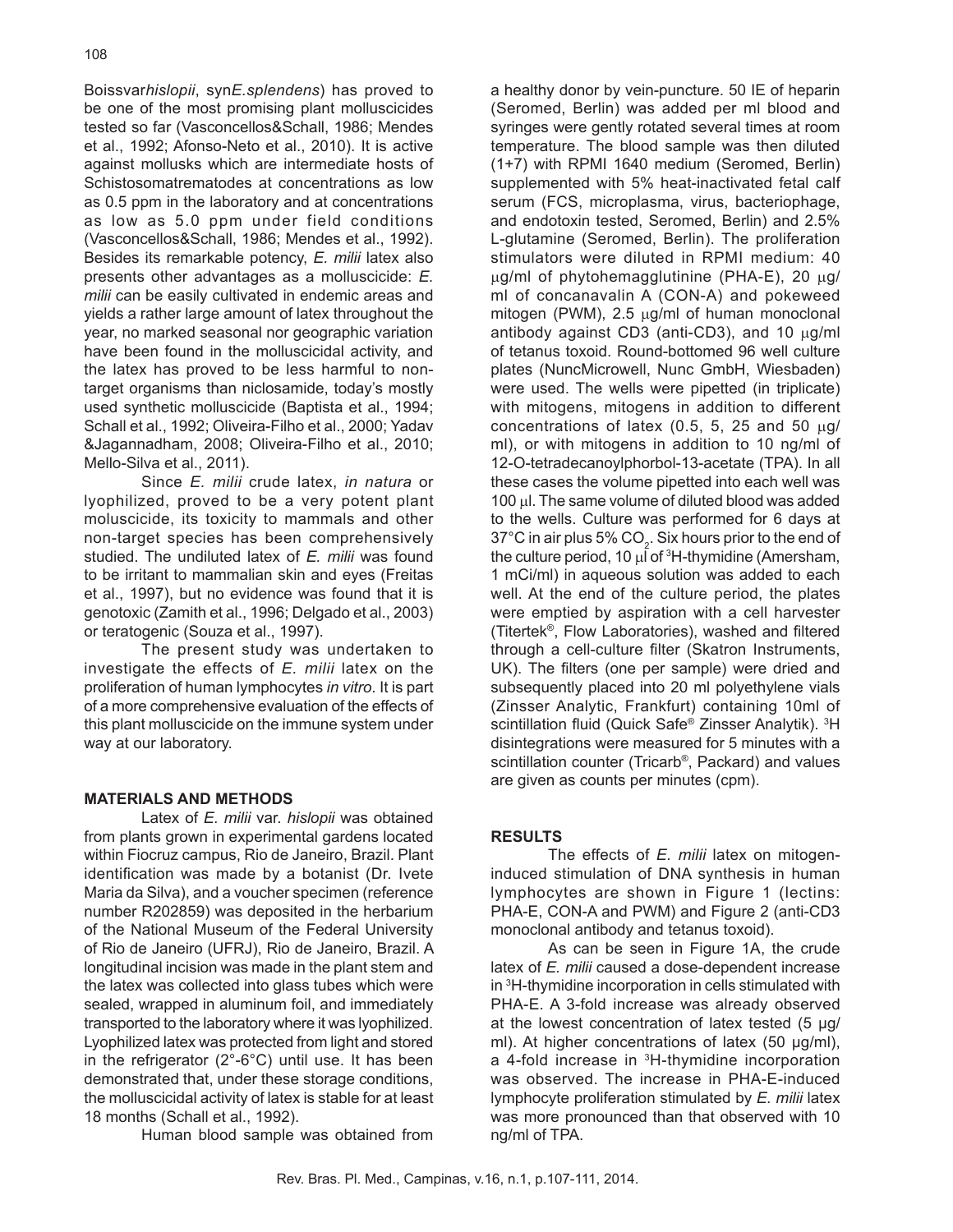

**FIGURE 1.** Effects of *E. milii* latex on the stimulation of human lymphocytes with PHA-E CON-A and PWM. The extent of stimulation was measured as <sup>3</sup>H-thymidine incorporation, and results are shown as counts per minute (cpm). Cells were stimulated with different lectins in the presence of latex (0.5, 5, 25 and 50  $\mu$ g/ml) or TPA (10 ng/ml). Values are mean ± SD.

The proliferative response of cells stimulated with CON-A was increased in the presence of *E. milii* latex as well (Figure 1B). A 2-fold increase in 3 <sup>3</sup>H-thymidine incorporation was already noted with the lowest concentration of latex tested (0.5 µg/ ml). However, the effects of higher concentrations of latex (25 and 50 µg/ml) were only slightly more pronounced. The lymphocyte proliferation was higher in the presence of *E. milii* latex and CON-A than in the presence of 10 ng/ml of TPA and CON-A.

The effects of latex on PWM-induced cell proliferation are shown in Figure 1C. At the lowest concentration tested (0.5 µg/ml), *E. milii* latex caused an increase in 3 H-thymidine incorporation when present together with PWM. However, higher concentrations of latex (5, 25 and 50 µg/ml) decreased the proliferative response in a similar way as 10 ng/ml of TPA.

It is obvious that PWM *per se* caused a very intense mitogenic response. While <sup>3</sup>H-thymidine incorporation after stimulation with PHA-E alone (Figure 1A) or CON-A alone (Figure 1B) reached values as high as 6.0 x 10<sup>3</sup>cpm, values found after stimulation with PWM alone (Figure 1C) were almost

6-fold higher (35.0 x 10 $^3$ cpm). Thus, a possible explanation for the reduction in <sup>3</sup>H-thymidine incorporation observed when cells were costimulated with PWM and latex at concentrations > 5 µg/ml, or TPA (10 ng/ml), is medium exhaustion. Since PWM *per se* induced a strong proliferative response, co-stimulation with PWM and latex (or TPA) may have lead to an extremely high rate of cell divisions. Under those circumstances, the volume of nutrient medium contained in the wells might have been insufficient to maintain such rapid proliferation rates for a period of incubation as long as 6 days. In this case, the higher the initial proliferative response, the faster the nutrient exhaustion and the lower the cell proliferation rate at the end of the incubation period when 3 H-thymidine incorporation was measured.

The results show that the presence of *E. milii* latex adds to the effects of the mitogeniclectins tested. The plant lectins are rather unspecific stimulators of lymphocyte proliferation. PWM seems to be the least specific one, stimulating all types of T cells. CON-A and PHA-E are believed to stimulate predominantly supressor / cytotoxic cells and helper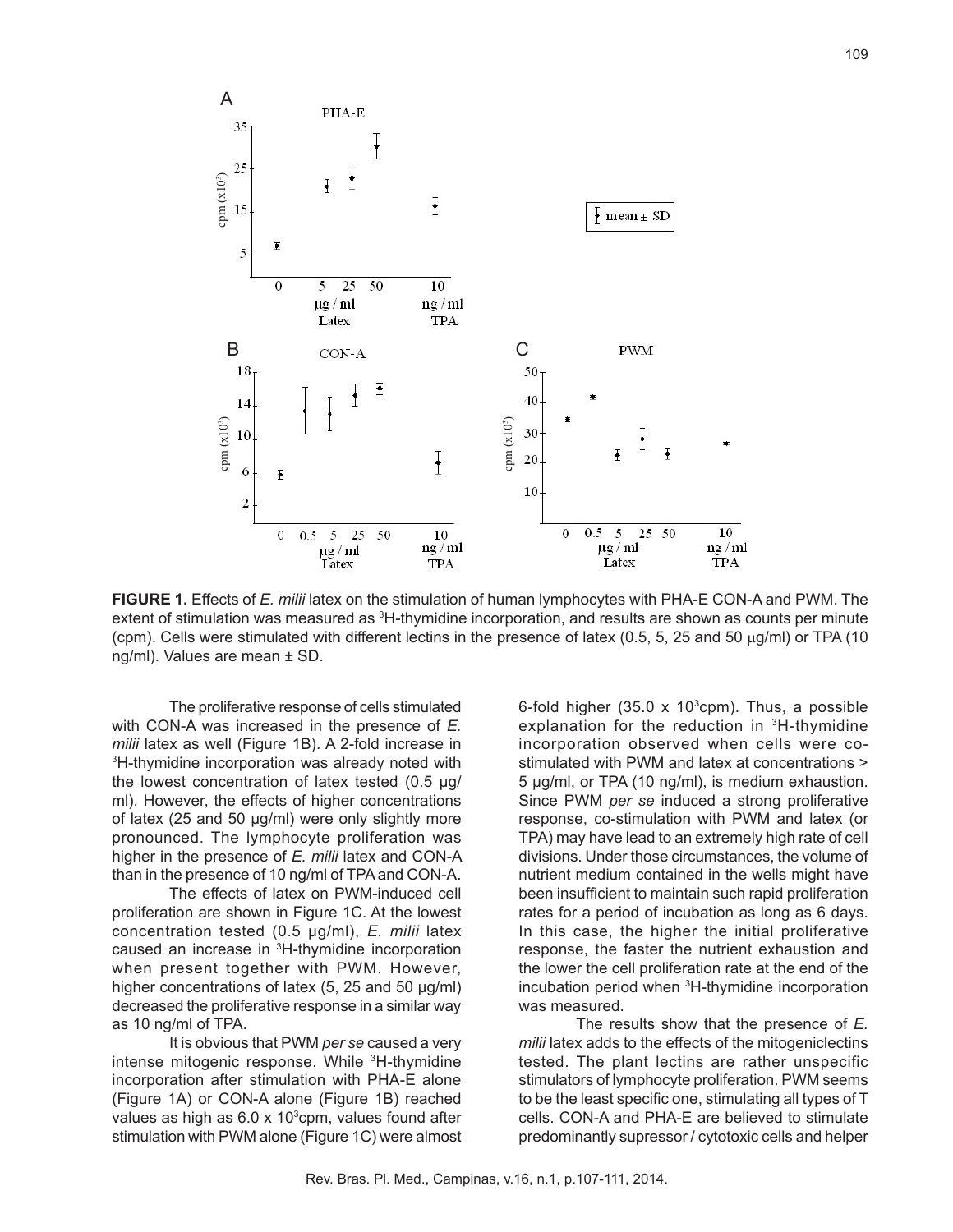T-cell subsets, respectively (Ling & Kay, 1975).

In contrast to the lectins, anti-CD3 monoclonal antibody and tetanus toxoid antigen are highly selective mitogenic agents that are recognized by specific receptor sites present in a limited number of lymphocytes (Ling & Kay, 1975).

As shown in Figure 2A, *E. milii* latex also increases cell proliferation in the presence of anti-CD3. In this case, the proliferation stimulator (anti-CD3 monoclonal antibody) *per se* had a relatively weak effect on DNA synthesis, but a 10-fold increase in 3 H-thymidine incorporation was observed when cells were co-stimulated with latex  $(5 \mu g/ml)$ . The effect of latex on lymphocyte proliferation in the presence of anti-CD3 was less pronounced at concentrations higher than 5 µg/ml. The effect of TPA (10 ng/ml) on anti-CD3-induced lymphocytes was less pronounced than that produced by 5 and 25 µg/ml of latex.

A co-stimulation by *E. milii* latex was also observed in the presence of tetanus toxoid (Figure 2B). 3 H-thymidine incorporation was increased from approximately 2.0 x10<sup>3</sup>cpm (cells stimulated with tetanus toxoid only) to more than 30.0 x10<sup>3</sup>cpm when cells were co-stimulated with latex at a concentration as high as 25 µg/ml. TPA (10 ng/ml) did not increase tetanus toxoid-induced cell proliferation.

### **DISCUSSION**

The data reported in this paper suggest that the crude latex of *E. milii* contains substances able to enhance lymphocyte proliferation *in vitro*. The co-

mitogenic effect of latex was observed both in the presence of the relatively unspecific stimulators, *i.e*. plant lectins such as PHA-E, CON-A and PWM, as well as of the highly selective stimulators, *i.e*. antigens such as anti-CD3 monoclonal antibody and tetanus toxoid.

The effect of latex on mitogen-induced cell proliferation may have been due to the presence of phorbol esters. These compounds have been found in Euphorbiaceae plants and some of them are known to possess *in vitro* and *in vivo*mitogenic activity. On the other hand, the presence of mitogeniclectinscan not be excluded. Although mitogenic-lectins have been obtained mainly from seeds of legumes, some authors have suggested that latices or saps of members of Euphorbiaceae(Premaratna et al., 1981), and other plants are also useful sources for the purification of lectins. In the Euphorbiaceaefamily, lectins seem to be preferentially found in their latices (Linier et al., 1986). Non-mitogeniclectins were purified from *E. neriifolia* (Seshagirirao et al., 1995) and *H.creptans* (Barbieri et al., 1983) and mitogeniclectins were isolated from the crude latex of *E. characias* (Barbieri et al., 1983) and E*. marginata* (Stirpe et al., 1993). However, as far as we are aware, no data on the presence of lectins in *Euphorbia milii* is available in the literature.

TPA as well as lectinsare well-known to be potent allergens. The demonstration of a strong lymphocyte-proliferation capacity of the*E. milii* latex is consistent with the assumption of allergizing components being present in this molluscicidal latex. This could pose a health risk to humans when a sufficient contact with such components occurs. Since our studies were performed with a



**FIGURE 2**.Effects of *E. milii* latex on the stimulation of human lymphocytes with anti-CD3 and tetanus toxoid. The extent of stimulation was measured as <sup>3</sup>H-thymidine incorporation, and results are shown as counts per minute (cpm). Cells were stimulated with the different mitogens in the presence of latex (0.5, 5, 25 and 50  $\mu$ g/ ml) or TPA (10 ng/ml). Values are mean  $\pm$  SD.